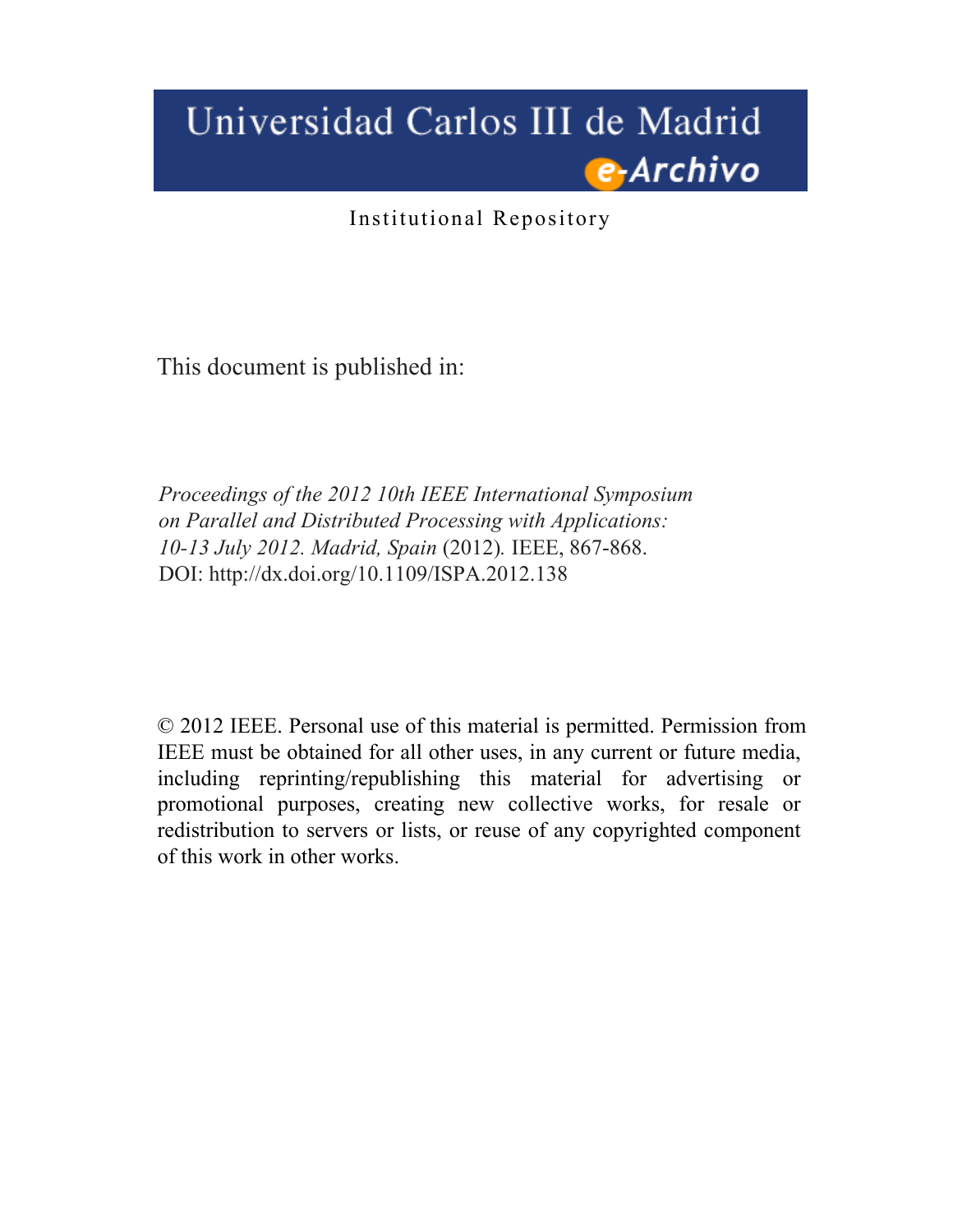# Exploiting parallelism in a X-ray tomography reconstruction algorithm on hybrid multi-GPU and multi-core platforms

Ernesto Liria, Daniel Higuero - *University Carlos III, Madrid, Spain*

Monica Abella, Claudia de Molina, Manuel Desco - *Hospital General Universitario Gregorio Maran˜on, Madrid, ´*

*Spain.*

*Abstract*—Most small-animal X-ray computed tomography (CT) scanners are based on cone-beam geometry with a flat-panel detector orbiting in a circular trajectory. Image reconstruction in these systems is usually performed by approximate methods based on the algorithm proposed by Feldkamp et al. Currently there are a strong need to speed-up the reconstruction of X-Ray CT data in order to extend its clinical applications. We present an efficient modular implementation of an FDK-based reconstruction algorithm that takes advantage of the parallel computing capabilities and the efficient bilinear interpolation provided by general purpose graphic processing units (GPGPU). The proposed implementation of the algorithm is evaluated for a high-resolution micro-CT and achieves a speed-up of 46, while preserving the reconstructed image quality.

### I. INTRODUCTION

Many small animal X-ray computed tomography (CT) scanners are based on cone-beam geometry with a flat-panel detector orbiting in a circular trajectory [2]. This configuration presents advantages over other alternatives used in clinical and preclinical applications: reduction of acquisition time, large axial field of view (FOV) without geometrical distortions, and optimization of radiated dose. Despite the existence of a remarkable progress in statistical reconstruction algorithms, approximate methods based on the algorithm proposed by Feldkamp et al. [3] (namely FDK) are still widely used for solving the 3D reconstruction task because of its straightforward implementation and computational efficiency [2]. This algorithm is the extension of the filtered backprojection for cone beam geometry correction factors, which incorporates the length of the rays.

With the evolution of the technology, the acquisition time has been reduced. On the other hand, the evolution of the detector panels has resulted in an increase of detector elements density, which produces a higher amount of data to process [6]. Together with this increase of data, there is a need of faster reconstructions to address the newest uses of CT: planning and monitoring in radiotherapy, image assisted surgery, and other clinical modalities required the real time imaging [5]. On the other hand, the recent advances in algorithms have not been exploited yet at the full potential in high performance implementations, which represents a barrier for extending the use of this technology [5]. All this motivates the need to look for optimizations that can handle the increasing complexity and demand of the reconstruction task.

One possibility to speed up the reconstruction is to use alternative algorithms. These algorithms could be classified in three groups. The first ones are based on regrinding the projection data in the Fourier domain into a Cartesian grid in order to be able to use FFT directly. The second group is based on accelerating the back projection step by a recursive process of partial sums and treating all projections simultaneously. Finally, the third group is based on dividing the image in smaller parts (in space or Fourier domain). The algorithms from the last group have been reported to reach a speed-up of 40, although the quality of the image is degraded and they lack generality due to their dependency on the image properties.

Another strategy is the speed up of FDK using parallel computing techniques and architectures. In this direction there are many approaches, some of which are rigid and costly, as the use of application-specific integrated circuit (ASIC) or FPGA devices. Currently, one promising alternative is exploiting the parallelism inherent to the General Purpose Processor Unit (GPGPU). This paper presents an hybrid multi-core/multi-GPU modular implementation of the FDK algorithm based on a C implementation of Mangoose [1]. The implementation takes advantage of parallel computing capabilities and the efficient bilinear interpolation provided by GPU, in order to speed-up the two main stages of the algorithm implementation.

## II. HYBRID MULTI-GPU AND MULTI-CORE IMPLEMENTATION

Mangoose implementation consists of two main stages: filtering and backprojection. Both stages are highly parallelizable due to the lack of data dependencies and high number of data parallel operations. However, the main challenge is to highly utilize the available parallelism at both CPU and GPU levels. Our approach is based on hierarchical decomposition and dynamic scheduling. The hierarchical decomposition consists of a coarse-grain OpenMP implementation and fine-grain CUDA-based modules.

The OpenMP implementation leverages multi-core parallelism in order to support a variable number of heterogenous GPUs. Multi-core processors are exploited through coarsegrained data parallelism by assigning different projections to different threads dynamically. We employ dynamic scheduling in order to be able to map the parallel application on multi-GPU heterogeneous systems. This approach is motivated by